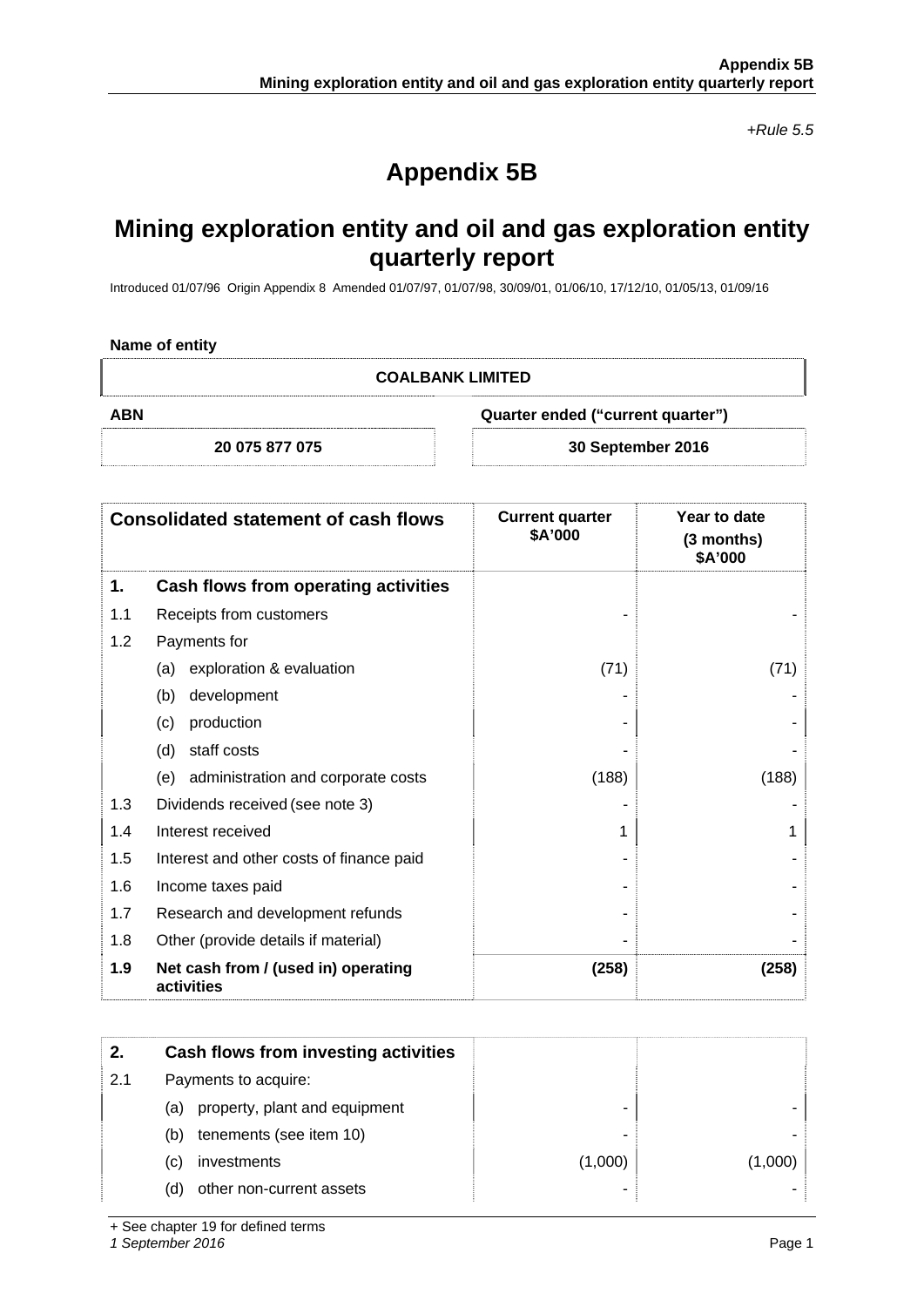#### **Appendix 5B Mining exploration entity and oil and gas exploration entity quarterly report**

|     | <b>Consolidated statement of cash flows</b>            | <b>Current quarter</b><br>\$A'000 | Year to date<br>$(3$ months)<br>\$A'000 |
|-----|--------------------------------------------------------|-----------------------------------|-----------------------------------------|
| 2.2 | Proceeds from the disposal of:                         |                                   |                                         |
|     | property, plant and equipment<br>(a)                   |                                   |                                         |
|     | tenements (see item 10)<br>(b)                         |                                   |                                         |
|     | (c)<br>investments                                     |                                   |                                         |
|     | (d)<br>other non-current assets (security<br>deposits) | 48                                | 48                                      |
| 2.3 | Cash flows from loans to other entities                | 100                               | 100                                     |
| 2.4 | Dividends received (see note 3)                        |                                   |                                         |
| 2.5 | Other (provide details if material)                    |                                   |                                         |
| 2.6 | Net cash from / (used in) investing<br>activities      | (852)                             | (852)                                   |

| 3.   | Cash flows from financing activities                                           |     |     |
|------|--------------------------------------------------------------------------------|-----|-----|
| 3.1  | Proceeds from issues of shares                                                 |     |     |
| 3.2  | Proceeds from issue of convertible notes                                       |     |     |
| 3.3  | Proceeds from exercise of share options                                        |     |     |
| 3.4  | Transaction costs related to issues of<br>shares, convertible notes or options |     |     |
| 3.5  | Proceeds from borrowings                                                       | 280 | 280 |
| 3.6  | Repayment of borrowings                                                        |     |     |
| 3.7  | Transaction costs related to loans and<br>borrowings                           |     |     |
| 3.8  | Dividends paid                                                                 |     |     |
| 3.9  | Other (provide details if material)                                            |     |     |
| 3.10 | Net cash from / (used in) financing<br>activities                              | 280 | 280 |

| 4.  | Net increase / (decrease) in cash and<br>cash equivalents for the period |       |       |
|-----|--------------------------------------------------------------------------|-------|-------|
| 4.1 | Cash and cash equivalents at beginning of<br>period                      | 933   | 933   |
| 4.2 | Net cash from / (used in) operating<br>activities (item 1.9 above)       | (258) | (258) |
| 4.3 | Net cash from / (used in) investing activities<br>(item 2.6 above)       | (852) | (852) |
| 4.4 | Net cash from / (used in) financing activities<br>(item 3.10 above)      | 280   | 280   |
| 4.5 | Effect of movement in exchange rates on<br>cash held                     |       |       |
| 4.6 | Cash and cash equivalents at end of<br>period                            | 103   | 103   |

+ See chapter 19 for defined terms

*1 September 2016* Page 2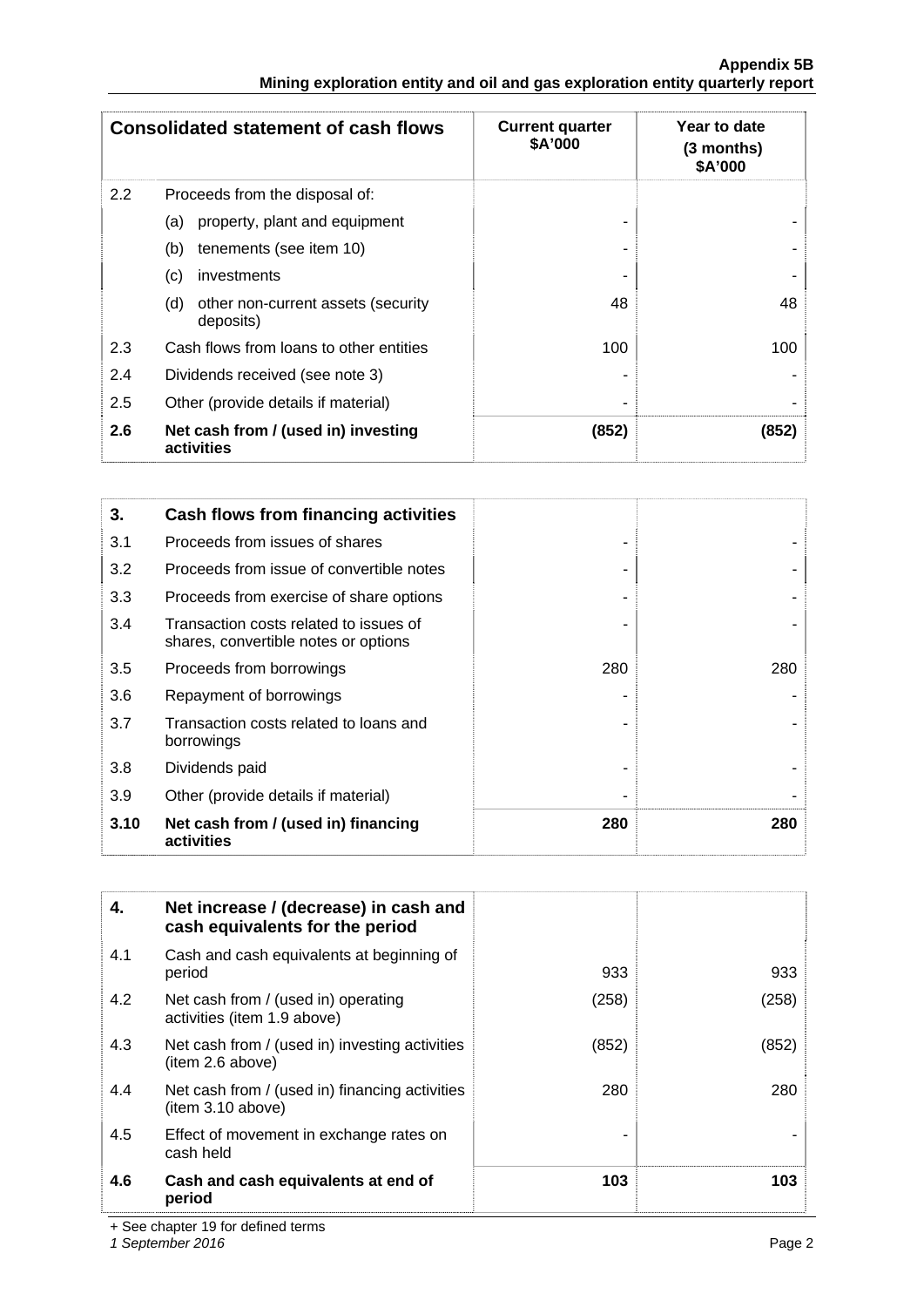| 5.  | Reconciliation of cash and cash<br>equivalents<br>at the end of the quarter (as shown in the<br>consolidated statement of cash flows) to the<br>related items in the accounts | <b>Current quarter</b><br>\$A'000 | <b>Previous quarter</b><br>\$A'000 |
|-----|-------------------------------------------------------------------------------------------------------------------------------------------------------------------------------|-----------------------------------|------------------------------------|
| 5.1 | Bank balances                                                                                                                                                                 | 11                                | 32 <sup>2</sup>                    |
| 5.2 | Call deposits                                                                                                                                                                 | 92                                | 901                                |
| 5.3 | <b>Bank overdrafts</b>                                                                                                                                                        |                                   |                                    |
| 5.4 | Other (provide details)                                                                                                                                                       |                                   |                                    |
| 5.5 | Cash and cash equivalents at end of<br>quarter (should equal item 4.6 above)                                                                                                  | 103                               | 933                                |

Since the end of the quarter, Coalbank Limited has received \$200,000 as an unsecured interest free loan from a shareholder, Treasure Wheel Global Limited.

| 6.  | Payments to directors of the entity and their associates                            | <b>Current quarter</b><br>\$A'000 |
|-----|-------------------------------------------------------------------------------------|-----------------------------------|
| 6.1 | Aggregate amount of payments to these parties included in item 1.2                  |                                   |
| 6.2 | Aggregate amount of cash flow from loans to these parties included<br>in item $2.3$ |                                   |

6.3 Include below any explanation necessary to understand the transactions included in items 6.1 and 6.2

Director fees of \$29K were accrued but not paid during the period. No director fees were paid during the period.

The Company received a loan of \$280K from an entity related to Directors as disclosed at item 3.5.

### **7. Payments to related entities of the entity and their associates**

| <b>Current quarter</b><br>\$A'000 |  |
|-----------------------------------|--|
|                                   |  |
|                                   |  |

- 7.1 Aggregate amount of payments to these parties included in item 1.2
- 7.2 Aggregate amount of cash flow from loans to these parties included in item 2.3
- 7.3 Include below any explanation necessary to understand the transactions included in items 7.1 and 7.2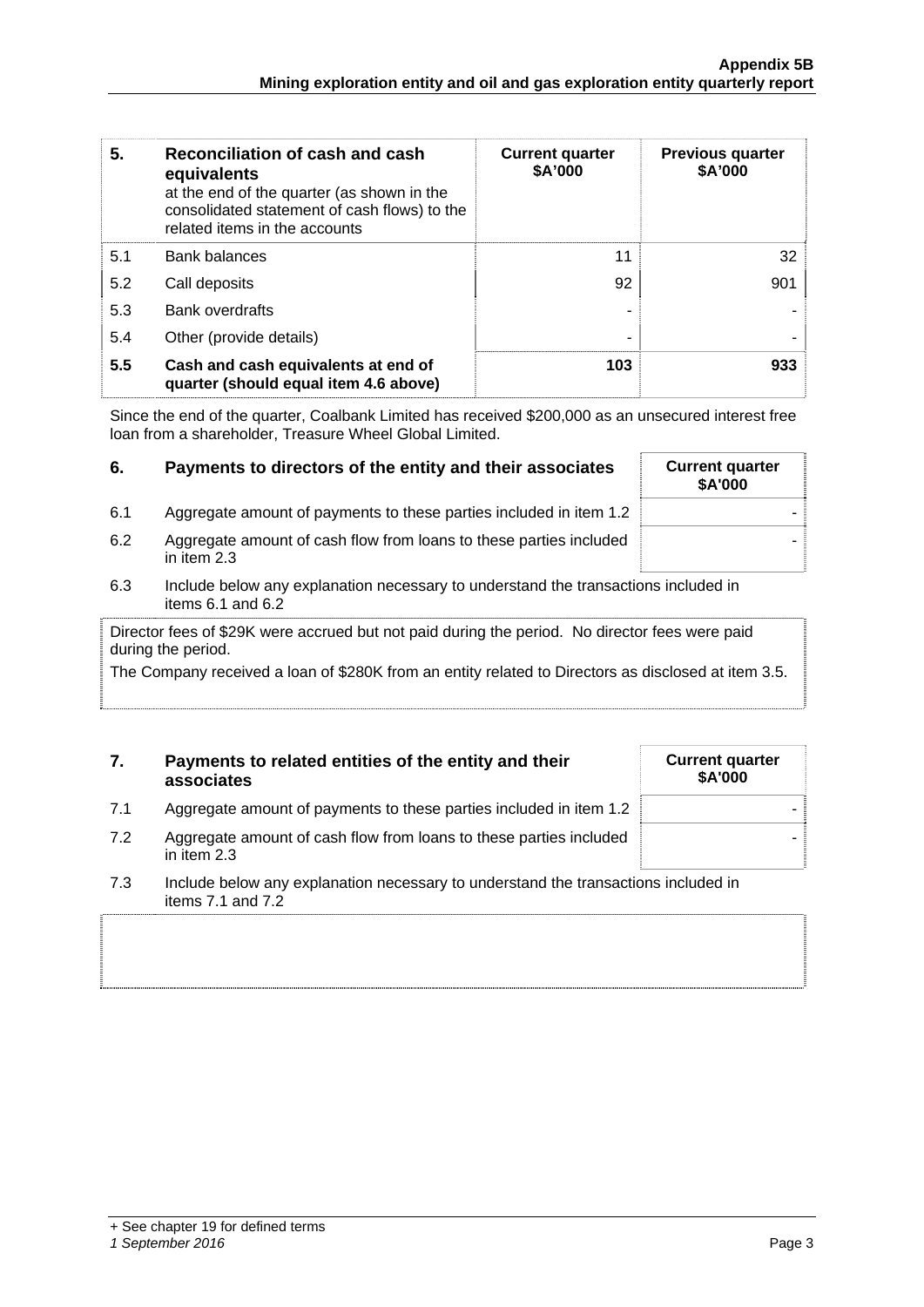| 8.  | <b>Financing facilities available</b><br>Add notes as necessary for an<br>understanding of the position | <b>Total facility amount</b><br>at quarter end<br>\$A'000 | Amount drawn at<br>quarter end<br>\$A'000 |
|-----|---------------------------------------------------------------------------------------------------------|-----------------------------------------------------------|-------------------------------------------|
| 8.1 | Loan facilities                                                                                         | ۰                                                         |                                           |
| 8.2 | Credit standby arrangements                                                                             | -                                                         |                                           |
| 8.3 | Other (please specify)                                                                                  | -                                                         |                                           |

8.4 Include below a description of each facility above, including the lender, interest rate and whether it is secured or unsecured. If any additional facilities have been entered into or are proposed to be entered into after quarter end, include details of those facilities as well.

| 9.  | <b>Estimated cash outflows for next quarter</b> | \$A'000 |
|-----|-------------------------------------------------|---------|
| 9.1 | Exploration and evaluation                      | 50      |
| 9.2 | Development                                     |         |
| 9.3 | Production                                      |         |
| 9.4 | Staff costs                                     |         |
| 9.5 | Administration and corporate costs              | 250     |
| 9.6 | Other (provide details if material)             |         |
| 9.7 | <b>Total estimated cash outflows</b>            | 300     |

| 10.  | <b>Changes in</b><br>tenements<br>(items 2.1(b) and<br>$2.2(b)$ above)                            | <b>Tenement</b><br>reference<br>and<br><b>location</b> | Nature of interest | Interest at<br>beginning<br>of quarter | <b>Interest</b><br>at end of<br>quarter |
|------|---------------------------------------------------------------------------------------------------|--------------------------------------------------------|--------------------|----------------------------------------|-----------------------------------------|
| 10.1 | Interests in mining<br>tenements and<br>petroleum tenements<br>lapsed, relinquished<br>or reduced | Nil                                                    |                    |                                        |                                         |
| 10.2 | Interests in mining<br>tenements and<br>petroleum tenements<br>acquired or increased              | Nil                                                    |                    |                                        |                                         |